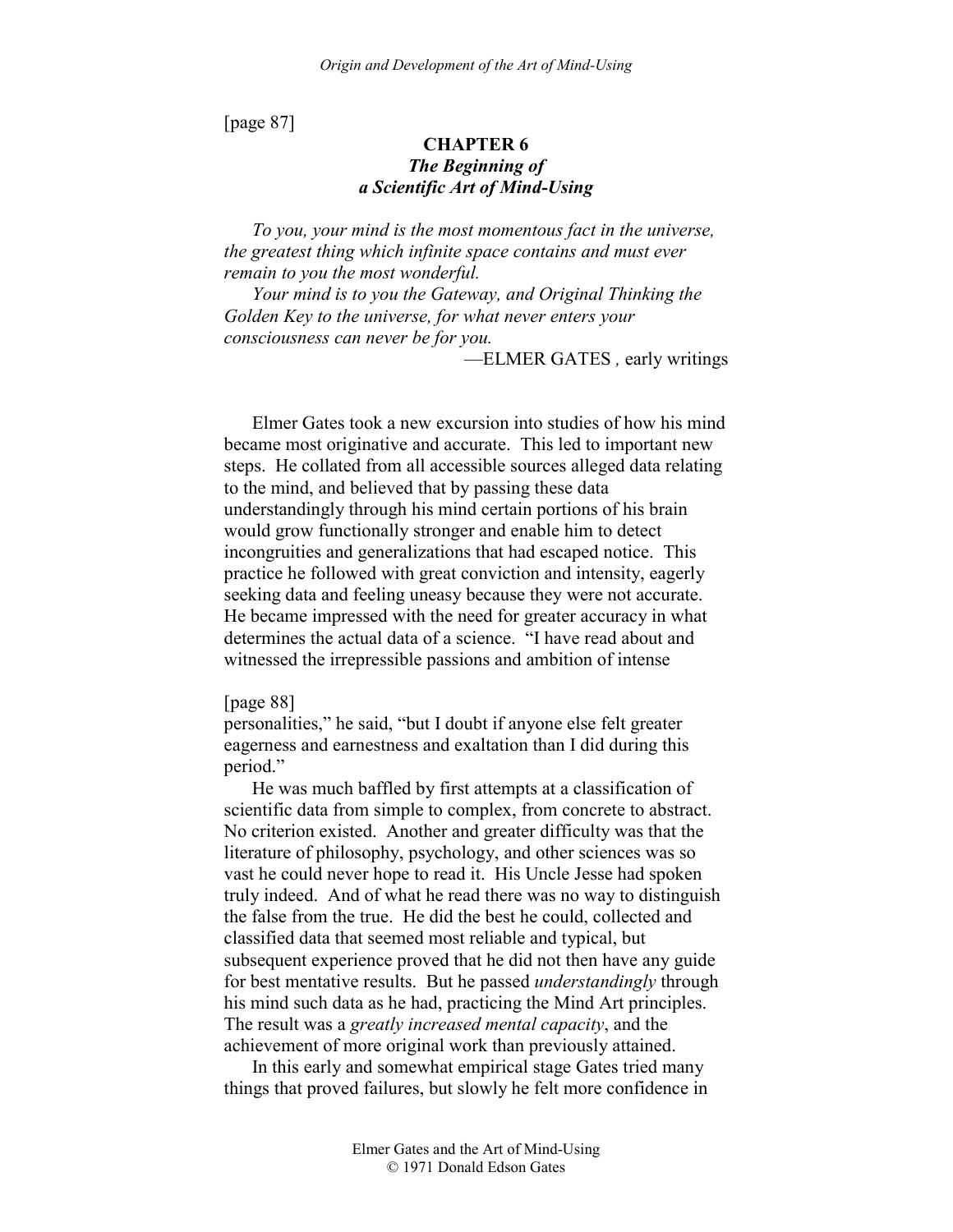the method. Empirical ways gave place to scientifically determined processes, and he felt he was discovering an art that would enable him to accomplish vastly more than without it. Through the application of this art to himself he discovered how his mind made its successful efforts at discovery. This art, he saw, contained the elements of *its own constant improvement*, and by its aid he did all further investigating, and did better work and much more work.

Re-functioning, as he called his method of processing mentative data, was fundamentally different from learning by heart, or reading or studying. As defined later, it is the special reconsciousing and recognizing of states in a process, a voluntary recollection of a memory-enregistration to notice all the conscious elements at their fullest vividness and to repeat fully the physiologic activities belonging to them. This re-functioning of an enregistered memory-structure revives and brings again into consciousness the same, or nearly the same, state of activity that originally produced the structure; and this re-functioning is

### [page 89]

remembrance, reminiscence, and recollection. Every consciously discriminated state causes certain nervous structures to functionate and thereby to undergo a structural (metabolic) change that remains as a more or less permanent anatomical addition. Such an enregistration is a memory-structure, and its re-functioning is remembering.

While re-functioning data, he made an effort to introspect and record very minutely and accurately all he could notice relating to the states and processes of states while engaged at a mental task that, during and after quiescence, he did over and over daily for weeks, so that no aspect would be missed. He noticed that he was getting excited about something that was nearly ready to happen, he knew not what. He had noticed this phenomenon before, a foreglow of a new idea that was on the way. "It is truly wonderful that the mind can know that it will soon know something new," he exclaimed. "If I had not experienced it a number of times I would not believe it. There is one kind of epilepsy wherein the patient feels the 'fit' coming on, sometimes sees it as a sort of entoptic light called the 'aura epileptics.' In somewhat the same manner the discovery of a new idea is sometimes preceded by an 'aura idealis': the morning twilight before the sun of the new insight has risen." For several days he was aware that he was taking a step, and at last, greatly to his joy, he found that he had so frequently refunctioned the states and processes of the mental task that some of them went on of their own accord as a habit, or automatically, and were then *not modified by the introspective process*! It was by a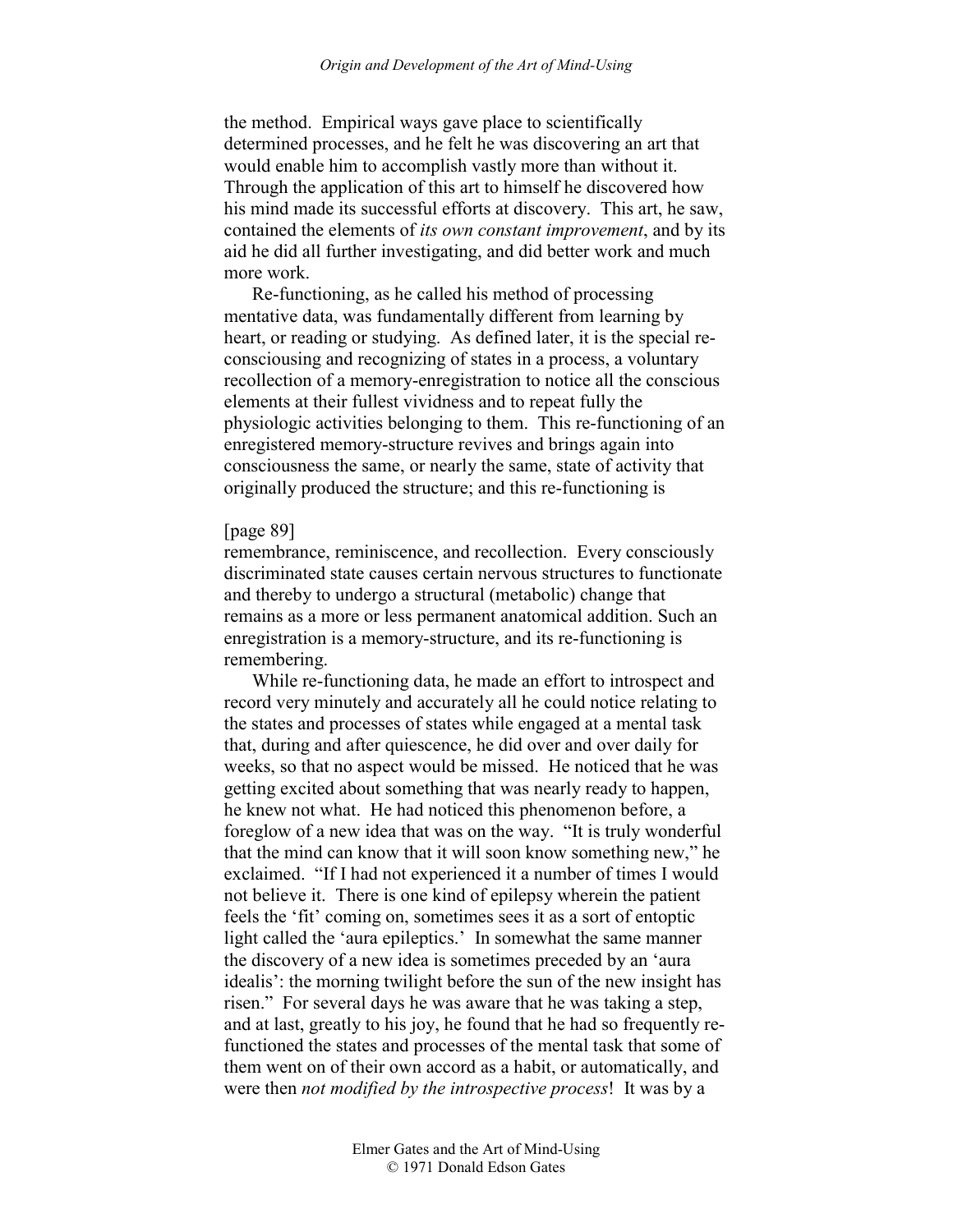kind of introspective attention in which the Awareness was a more dominant factor than previously, but not yet dominant. He called it the Newer Introspection.

Gates pointed out that he was aware of James' "field of consciousness" and of the "marginal states" (which he learned about later); and he agreed with the modern criticism of the "faculty psychology" and of the existence of "states" in the sense of the old psychology. But in any field with its margins in definite and purposive intellective processes he found a series of successive and

# [page 90]

discriminable states constituting a process of states; the margins disappear from notice after sufficient re-functioning until the process goes on automatically.

To study and test his great psychological discovery more fully, he repeated his experiments, taking this time a definite group of intellective states and processes, namely, acoustics. He acquired by observation and experiment its scientific data, then passed groups of this data through his mind until the process became habitual and almost automatic. The states were not, like the alphabet, arbitrarily related; they were "processives" of states, as he called them-that is, states tied together by rational relations or a purpose. He studied this subject a long time and became very familiar with the science of acoustics. By an extensive process he made a re-study with his own mind, and with other minds that had previously known nothing of acoustics, to determine the way and order in which the mind naturally arrives at knowledge of a science. He introspected every one of his steps and thus became again interested in mental content and groupings of states, or their classification.

What constitutes the total memory-content of an average human mind? What is a mind? What kinds of mental content has it? What percentage of its memories is useful or true? How does the content of one mind differ from that of another? What bearing have variations in content? These were questions about which he did not want guesses—he wanted knowledge.

"If you say of an object, 'That is a microscope', it will be true only if it contains all the essential parts, not for instance if the lenses were missing. Now, what is it that must be present? What details must not be missing? so that it may be true when you say, 'That is a mind'? How are we to find out except by making a complete inventory of a mind? But a mind begins its development at infancy or rather at a pre-infantile stage and grows through various stages to maturity and old age, thus passing through a series of developments, all of which steps, with their concomitant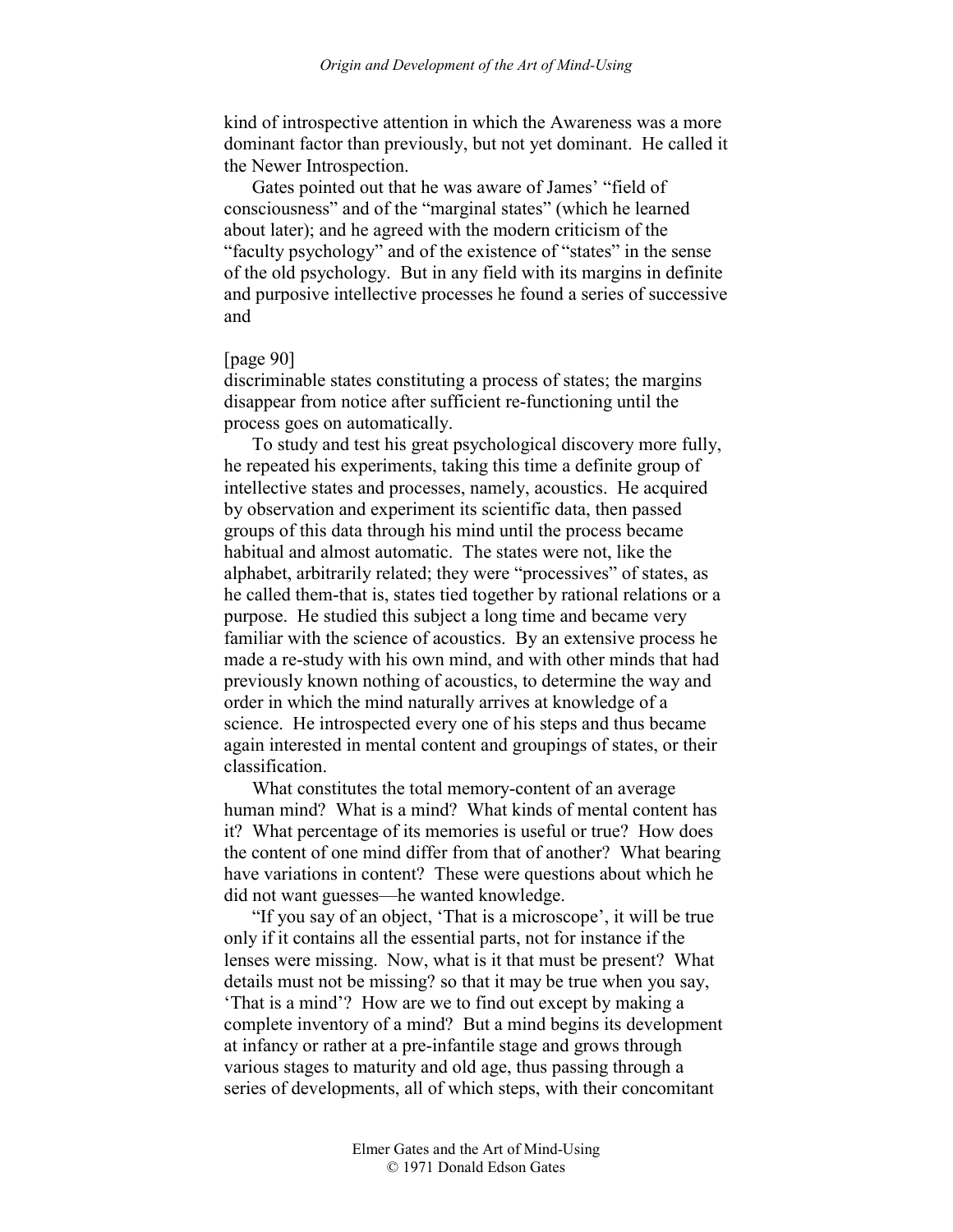states, processes, functionings and products, must be referred to if you say, 'That is a mind'. Not only one,

### [page 91]

but many such inventories of the whole life of minds need to be made, tabulated, and studied if you wish to know what is a mind." So he further queried.

He felt the foreglow of a new step, and under this impulse and leading made a comprehensive inventory of every experience he could remember or introspectively notice, systematically recorded under its proper heading of sensory, intellective, introspective, esthesic, or conative. The good or bad of his life, every reprehensible or laudable act, was impartially studied. No other experience of his early life contributed more than the one simple trait, learned perhaps mostly from his tutor Virginia, of looking at his mind and work with the impartiality of a third person and thus eliminating much personal bias.

In several thousand pages, conveniently classified, he recorded all he could remember of his experiences with or about stars, plants, animals, minerals, chemicals, mechanics, literature, language, mathematics, logic, history, fine arts, religion, and everything else. His total vocabulary was included, as well as all experiences with emotions, such as those relating to parents, friends, schooldays, social events, angers, griefs, joys, laughter, amusements, and all things he had made and done. He was amazed not only at the magnitude of his inventory but equally at the vastness of what he did not know about each subject.

It was a long and tedious task. Many times when certain portions were considered complete he would recall additional incidents. Maybe it was a book read long ago, or a slight illness or visit or conversation or a walk or a dream-and it was a task to record all that could be slowly and indistinctly remembered. Maybe it was an early acquaintance who was hunted up and interrogated for assistance in recalling a that had taken place between them; or perhaps the only clue was some scrap of paper or part of an old letter. Sometimes by repeating a walk or trip, things and places could be recalled . . . or rereading books or repeating experiments. He found it peculiarly difficult to recall with sufficient definiteness to state them, the emotive pleasures, pains, and sorrows of earlier life.

# [page 92]

Although Gates had almost entirely escaped the "swarms of pestiferous superstitions and the usual brood of ghost and fairy stories, Arabian Nights' tales, Munchausen fictions, Gulliverian legends and mythologies," and although his training had been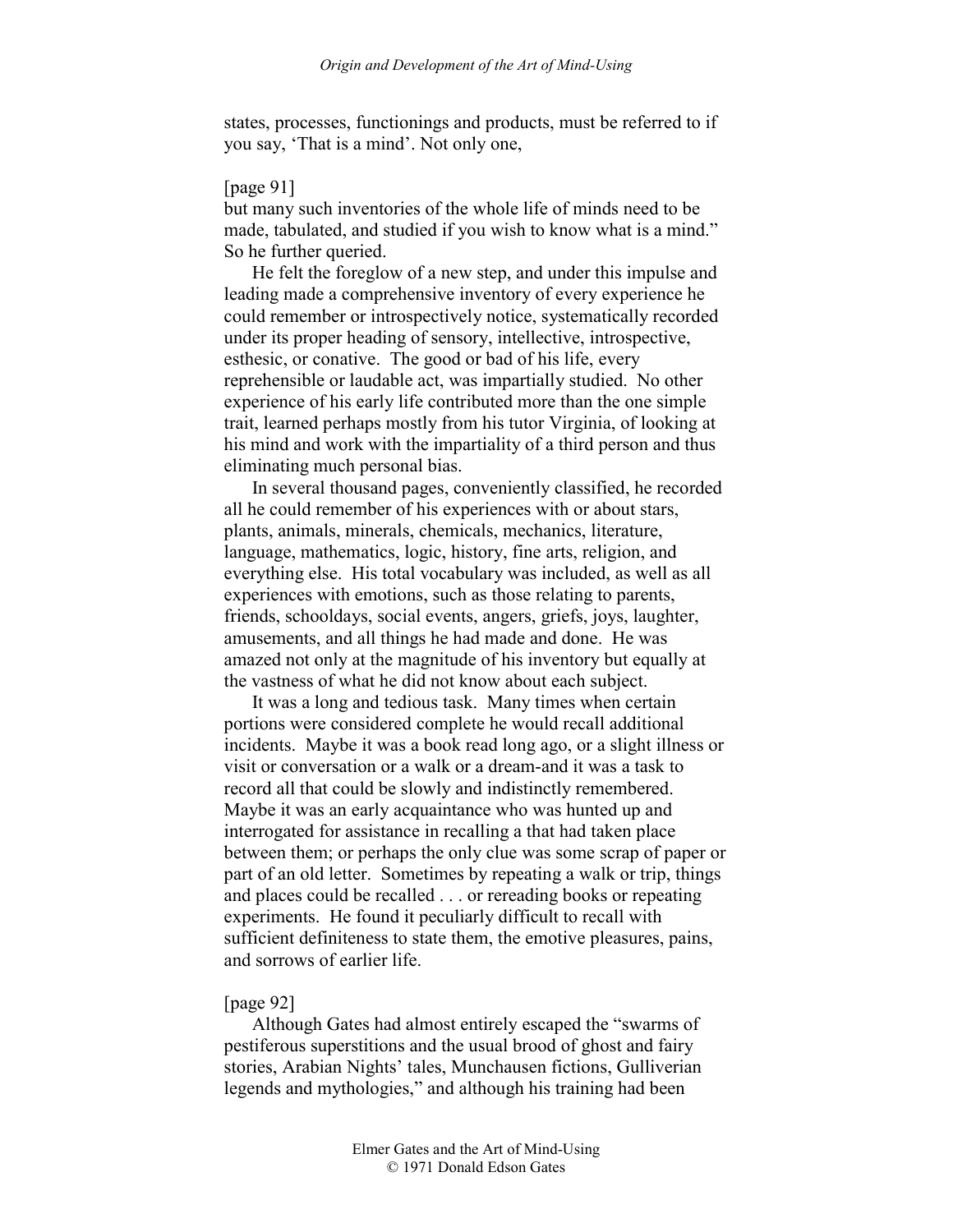unusually inductive, nevertheless he was startled to find most of his mental content obviously useless, irrelevant, theoretical, false—"utter trash" as he called it: "the unproved, the plainly untrue, the unimportant, dream-memories, and the thousand-andone things that fill the mind like rubbish in an attic or a pile of driftwood after a flood. For example, when calling on Aunt Martha yesterday I noticed one corner of her rug was rolled over, her pet lamb walked in, two sparrows were fighting in the lilac bush, my chemistry book has an ink spot on its back, I saw two men walking up the street last winter when there was snow on the ground, and so on ad infinitum." Of this mental content, at the very least he estimated 90 percent as waste! For every one of the many unimportant details there were hundreds of duplicate memories beyond the need of any lesson that might be derived from them. He was certain he did not overestimate (and later raised the figure to 95 percent).

To the extent that he was able to persuade others of his age to make such an inventory he found at least an equally large percentage of trash. He was reminded of the long course of human progress "during which thousands of successive mythologies and philosophical vagaries and superstitions formed the chief portion of the memory content of human minds, and it was by the functioning of that mostly false content that our brain organs evolved and our mental habits developed!"

If this 90 percent worthless memory content, he observed, could be exchanged for actual and useful knowledge of the sciences and arts, a young person would have room in his mind and time sufficient to learn twenty times as many facts, formulas, and laws. He could get an ordinary education in one-fourth the time, and that would mean much to the world's inhabitants. If every day a child were to acquire one-fifth as many worthwhile memories as he habitually gets useless ones, if he were to

# [page 93]

acquire them in *classific* groups of naturally related data by being shown the corresponding objects and their interactions and interrelations, so as to know not on mere authority but upon the direct evidence of his firsthand experience, how much time do you think would be saved in getting an education, and how much better it would be!

But even more important would be the elimination from the mind of the misleading influence of the untrue, and the encumbering and clogging presence of the useless mental content. The valuable content is now too much diluted, the intellectual brew is too weak and insipid to be stimulating.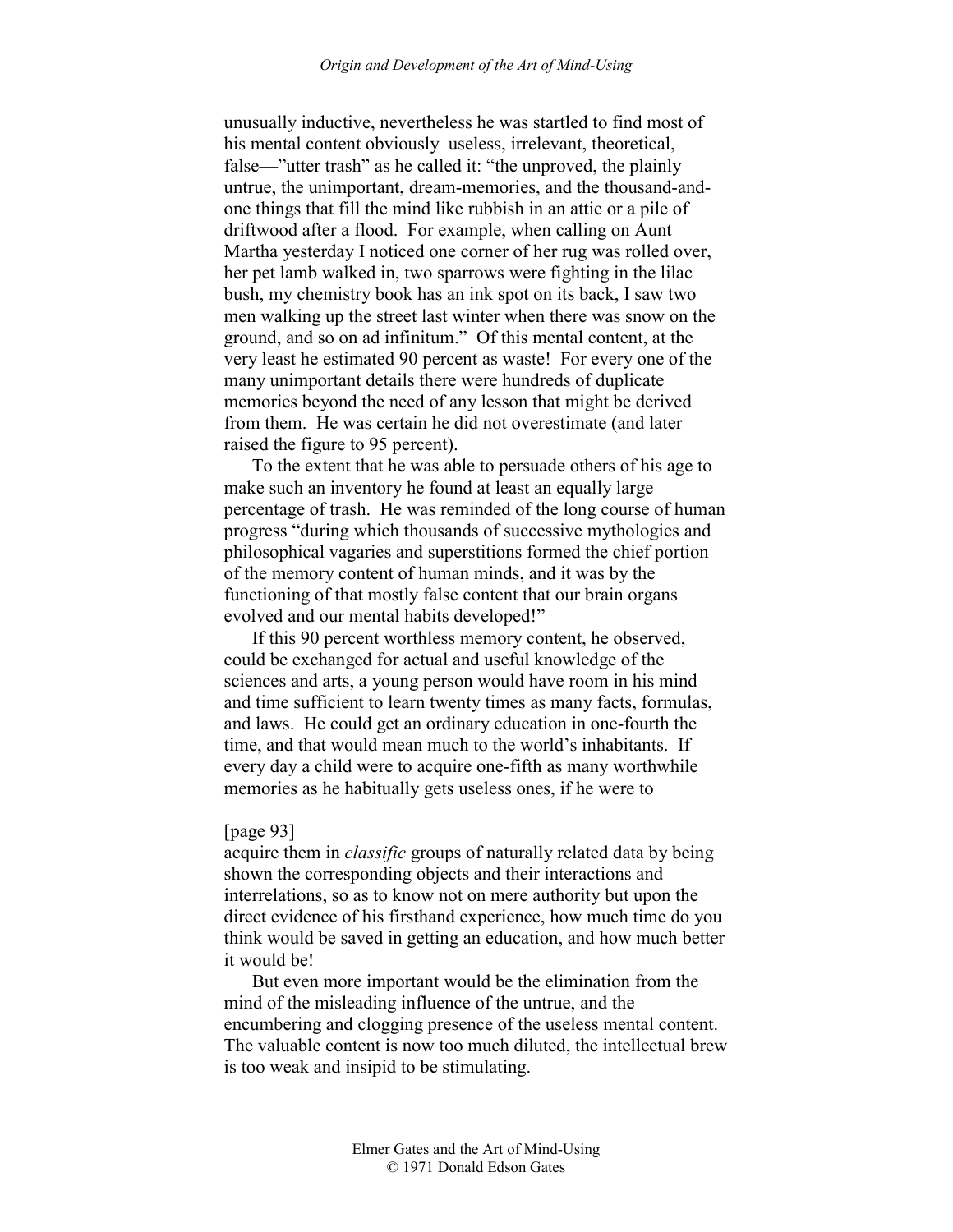This new knowledge about the mind, this vital importance of mental content, was a very useful discovery, a new method of psychologic research. It is not likely that many students will have time or energy to repeat this investigation (it took five years), but no practice would do more to give a knowledge of their own minds and a respect for true and classified facts for successful mentation. Even a small inventory, systematically sampled, should be illuminating.

After its completion Gates at once selected from his inventory those specific facts, intellections, esthesias (his term for the emotions, sentiments, and feelings generally), and acts (conations) that he knew to be true, then introspected and re-functioned them weekly (it took that long) By thus re-functioning them and neglecting the other kind, the valid part of his mind *rose into dominancy*, while the untrue and unclassified and catabolic parts subsided functionally so as not to contribute as much to mentative conclusions, insights, impulses, and readings.

He became convinced that no matter how certain he was of any statement, how much he wanted to believe, it was not safe even to consider it unless he knew it to be true. Only the alethic (the true, or veridical) inductive experiences can lead to accurate knowledge by any mental process. Only out of accurate images can accurate concepts arise; only from true concepts can true ideas be relationed. The use at any time of theory, hypothesis, speculation, or myth leads to a vitiation of the mental processes

#### [page 94]

and a subversion of every conclusion. The whole outlook and inlook of the self will be distorted by a *single* belief not formulated on verified data.

With all the zeal of which he was capable (and that was very great indeed) he dedicated his future endeavors to ascertaining and collecting the veridical data of the sciences. He saw that if into human minds could be put this verified content from each science, conduct would then be guided more by truth and less by speculation and theories and beliefs. Only truth acted out in conduct could lead to good consequences; hence a prime factor in the mentative art became the re-functionation and introspection of the true, or alethic, part of the mind until it was dominant.

 "Is there any more practical advice to the individual or the world? Any other way to solve the pressing problems?" he earnestly asked.

He was so impressed with the practical character of his discovery and the definite proof of its truth that he more carefully repeated his investigations. It became increasingly evident at each step in his researches that while mentative *method* was of first and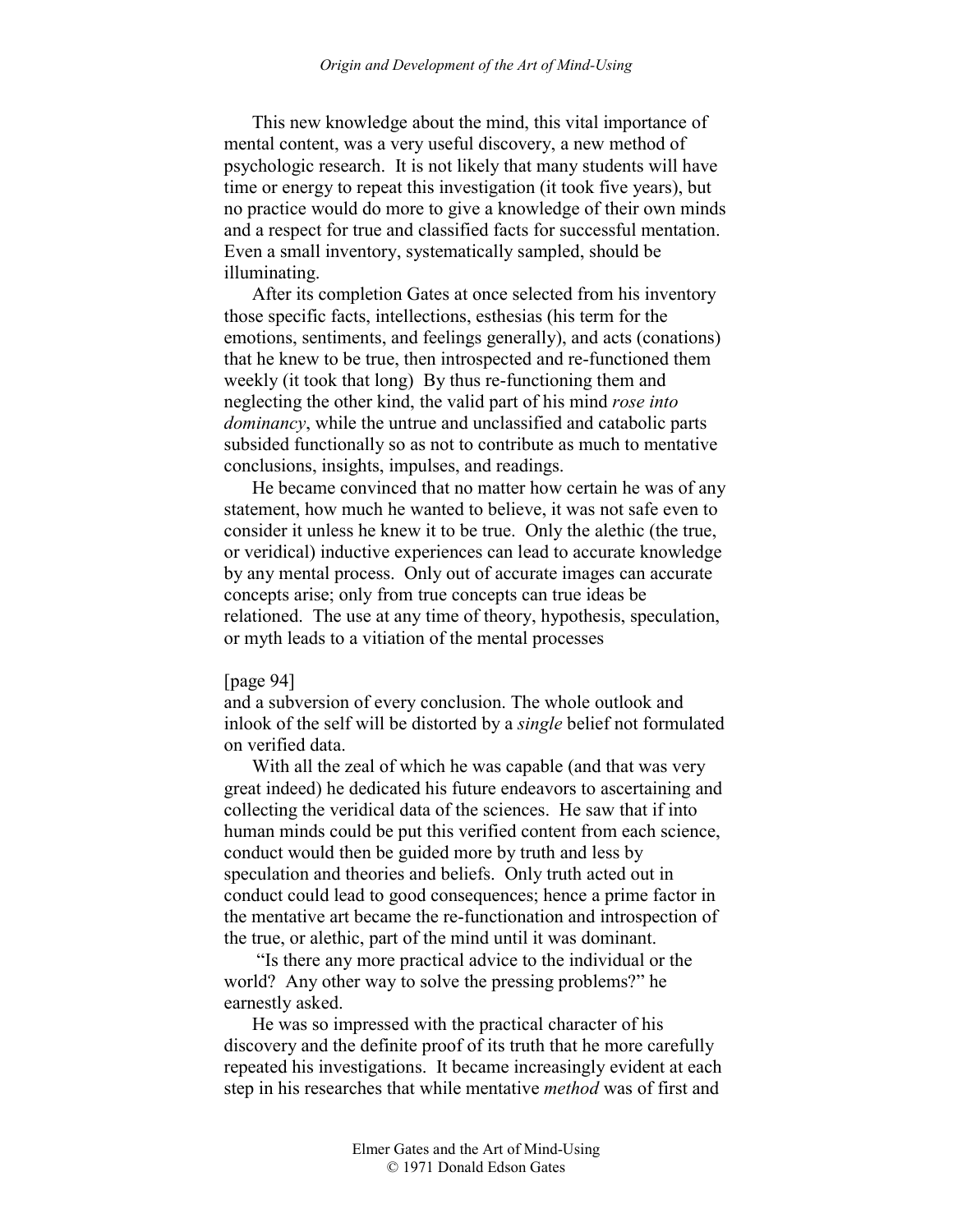prime importance, the possession of mental states that were *validated* data was as important. False data led to wrong conclusions even with right methods, just as wrong methods gave wrong conclusions with right data. It became clear that the right mentative method in acquiring knowledge of a science could not lead to untrue data, and therefore a truly scientific method of education is of itself a method of *validation*.

This understanding of the nature of mental operations by the discovery of the true nature and scope of the intellective processes enabled Gates to understand the numerous failures of thinkers and investigators, and to comprehend clearly that genius is not, as Nordeau and others supposed, connected with insanity, but is the normal functioning of the mind when there is a sufficient amount of true mental content to produce veridical results, and when normal and efficient methods of mental processes are used. On looking through the biographies of great

#### [page 95]

men and carefully noting their successive steps in making discoveries, it became apparent that they were, as mentioned before, working in ignorance of almost every environmental, bodily, and psychologic condition of success. For every success, they experienced hundreds of failures; for every hour of efficient mentative functioning, they had spent many hundred hours of obstructed and diverted functioning through wrong mental habits. Seeing with clearness the nature of true, or alethic, data—and seeing that the only way to acquire them was by inductive experience with objects and phenomena and a psychologic classification of the resulting data—Gates embarked on a second pilgrimage, resolving to acquire a more definite acquaintance with his mental functions while engaged in making discoveries and inventions.

Once again he repeated his experimental introspection, bringing one class of conscious states into antecedent and simultaneous and subsequent activity with reference to each other class. He did this over and over until it was automatic. It was hard work and required long practice, he warned, because it was new to the human race. The savage does not identify a subjective mind but only objective things, without suspecting the intermediation of a mental process. Certain mental faculties like the musical or mathematical have long been known, yet not all people are musicians and fewer yet are mathematicians. Very few can really introspect. The average person who thinks himself interested will try introspection a few hours daily for a few months and abandon the effort and discredit it. To succeed one must have introspective ability and devote several years to it.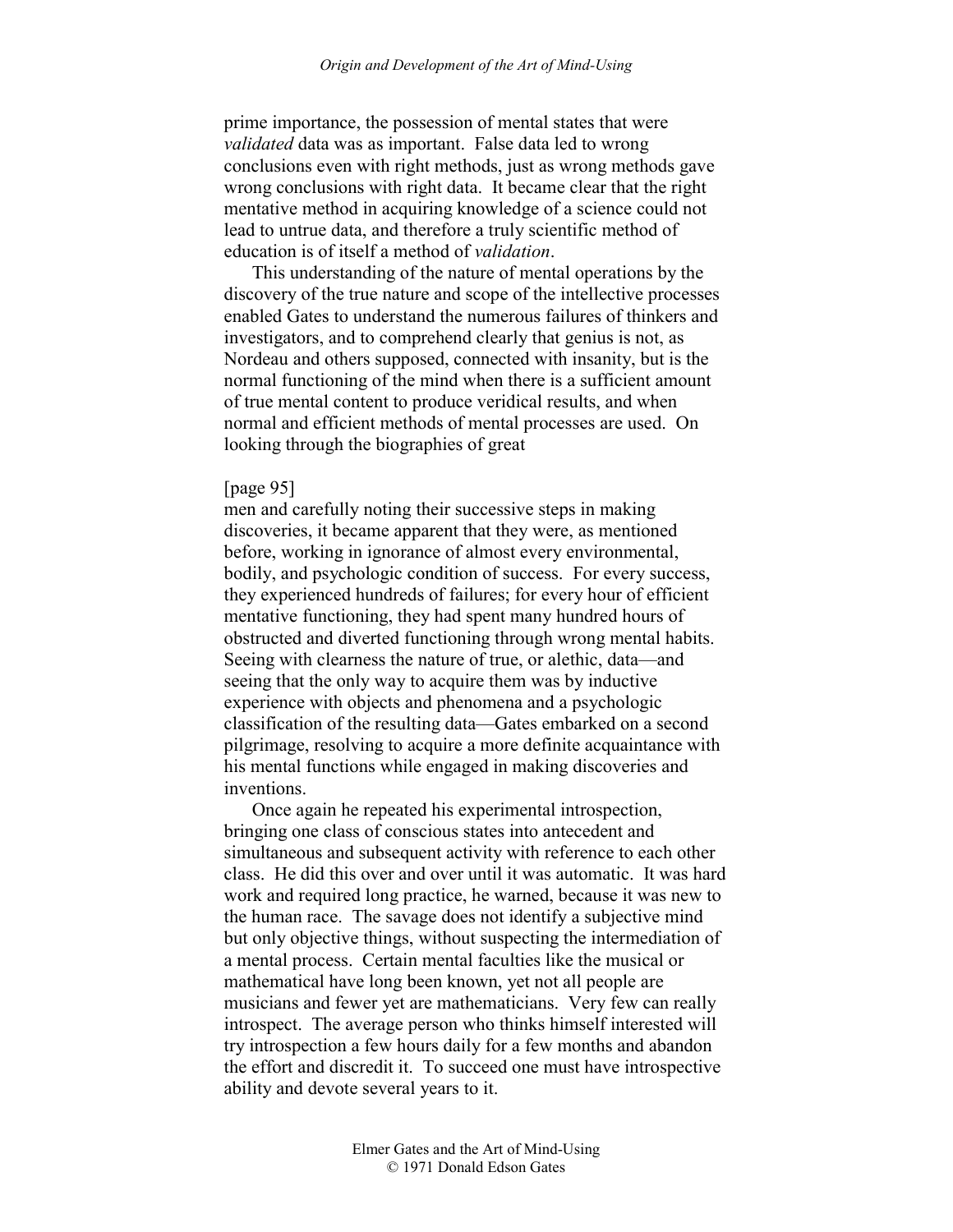By the term "faculty" Gates meant no implication with the old "faculty psychology," but a discriminably distinct kind of mental functioning, such as sensating, imaging, or introspecting. Appetite and respiration are physiologic faculties. A faculty is any distinct biotic activity, cognitive or physiologic, inclusive of all its states, processes, and acts.

He very carefully and systematically repeated the main phases of these experiments while under greater quiescence and refunctioned

### [page 96]

to automatism, and he was able to intensify the mental states that previously were comparatively faint. Having acquired greater maturity of mind and power of attention, he was able to formulate the psychologic nomenclature by which his results were recorded. New capacities were developed, particularly in the two kinds of introspection, that led to his discrimination of the difference between Consciousness and Awareness.

With these advantages he completed and corrected his inventory of rememberable mental content, and discovered many new facts and relations. The result was a description of the mind in terms of all its conscious states and processes and operations with these processes. While there are physiologic habits and other kinds of subconscious aptitudes from oft-repeated activities, constituting an important kind of organic experience, it is selfevident and immediately known, he stressed, that all experience that is *known to the mind* consists in conscious states (and their differentiations, integrations, sequences, and relations). All knowledge thus consists in conscious states; and to discover more about the nature of knowledge, he recorded every conscious step in the process by which his mind, through its inductive experience with the phenomena of a science while learning it, actually acquired the conscious states that are the data of that science. Thus he also discovered how these data could be psychologically classified, constituting what he termed a psychologic taxis, or psychotaxis, of the data of a science. For this purpose he again selected acoustics and taught it to several persons experimentally and to himself by supposing he knew nothing about it.

The psychotaxis of the sciences and of the intellections is one of the cornerstones of a scientific education; so his description will be followed in some detail. He proceeded by much experiment, observation, and introspection to make an inventory of the mind's experiences with the phenomena of a science. He found that if he could not experience any sensations—if he could not touch objects or press upon them or feel whether they were warm or cold, or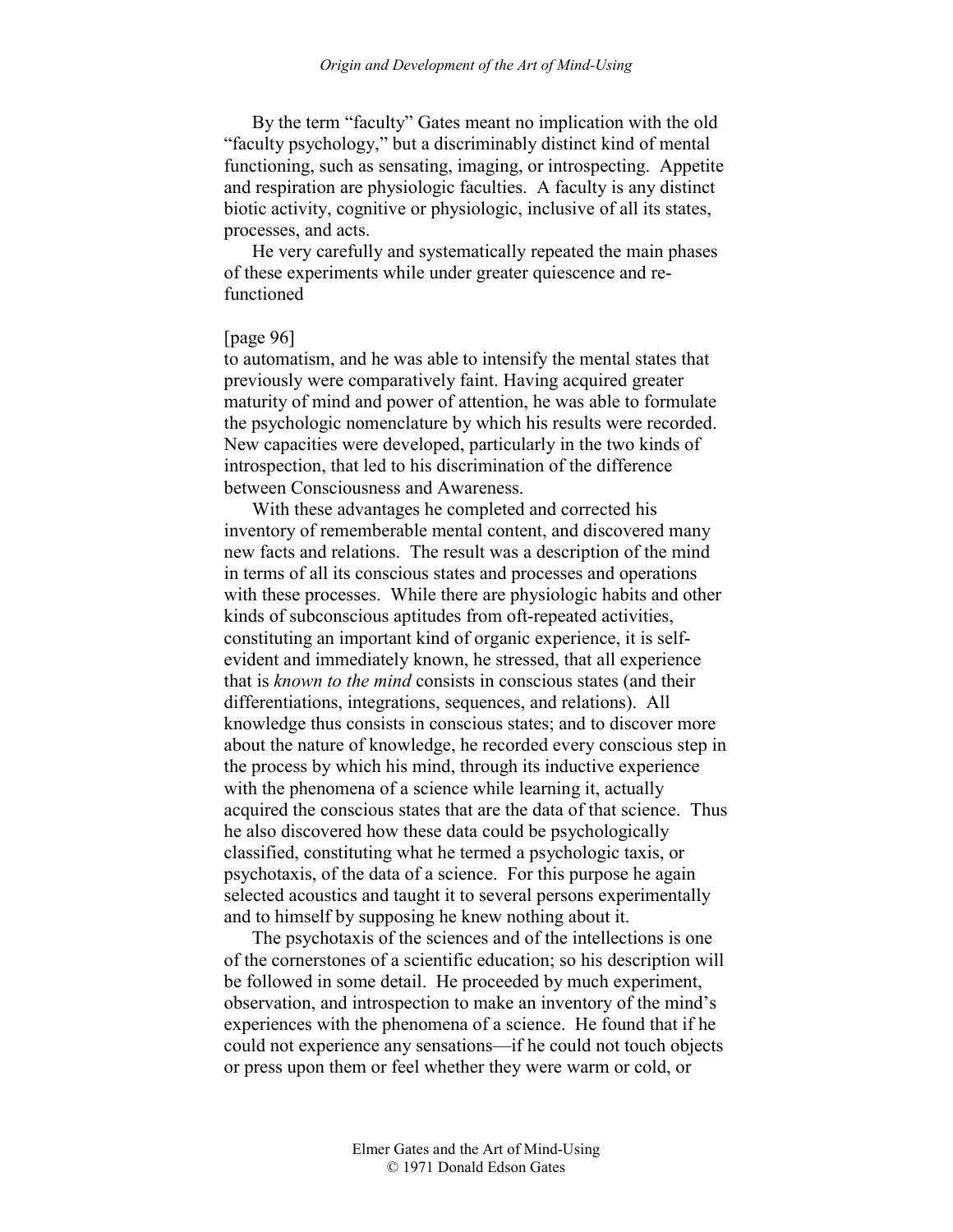exert muscular strength on them, or be tickled by them, or smell or taste or hear or see them—if he could not

### [page 97]

have any of the kinds of sensations (at least ten or more) produced by the objects acting as stimuli upon his sense organs, then he could not possibly know anything about their characteristics or even about their existence. Therefore, he concluded, the first chapter of any science, its simplest and most fundamental data, consists in *sensations*; that is, sensory experiences with the phenomena of that domain of nature.

An inventory of these sensory data involves no hypotheses or theories whatever. Even if according to Berkeley and certain Idealists we philosophically conceive of these phenomena as nonexistent, we do actually have these sensations and clusters of them. Out of all the sensory experiences derived from any object comes an integration of them called an "image." In Gates' sense it means not only a pictorial or visual image but combined with it an auditory image, a tangial ("touch") image, and the images of all the other senses-the image being complete only when each sensory capacity has contributed all that it can derive from the object. This composite image is not a composite photograph, because only the visual factors can be photographed, but a unique kind of mental integrant comprising all sensory data as remembered states and their corresponding brain-enregistrations, in which each element has mutually modified all the others. To omit from this synthetic image any datum of any phase of one of these sensory capacities is to leave it incomplete and incorrect, with certain physical characteristics of that object unknown and unrepresented. Accordingly, when these images are classified, the mind creates wrong and incomplete groups, because it classifies not objects but only the sensorily derived images. The whole intellective superstructure arising therefrom will be distorted and untrue and abnormal; the memory-enregistrations in the brain will be abnormal. Therefore the second chapter of data of any science consists in *images*.

In classifying images the human race has been guided largely by philosophical speculation and linguistic peculiarities; but according to the psychotaxic method, the mind, guided by its fundamental capacity to detect likenesses and differences between its

#### [page 98]

conscious states, creates new and more truthful groupings of images into "concepts." These are somewhat different from those named in the languages of the world, and more nearly true to the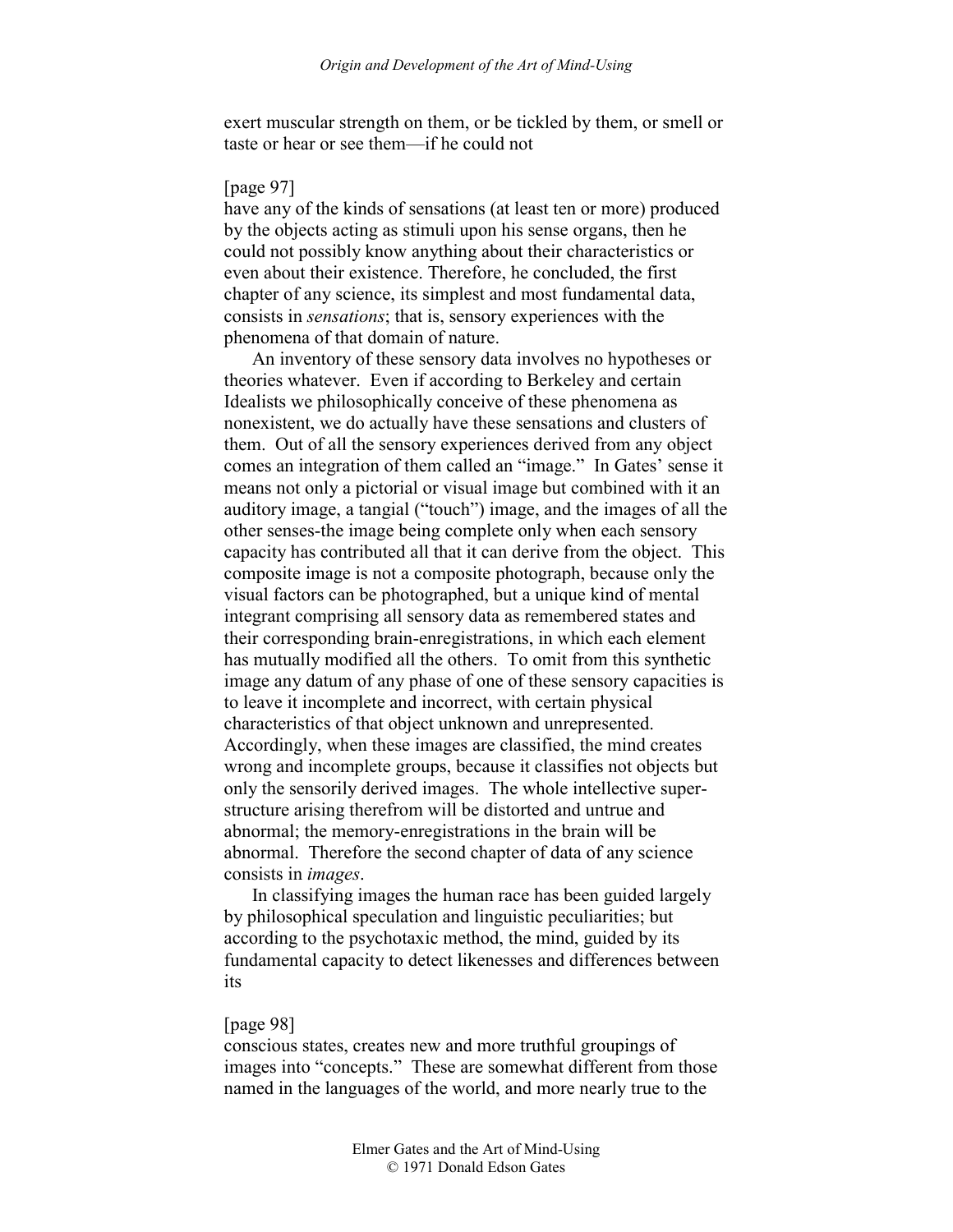nature of things. The third chapter of any science therefore consists in *concepts*.

The next step was discovering the interactive and other relations between conceptual groups of objects to form "ideas." Thus, for in-stance, Gates' concept of magnetism represented an actual group of magnetic bodies, and his concept of heat an actual group of hot bodies of which sensorily derived images were in his mind. When by experimentally conducted sensory or perceptual observation, he discovered that magnetic bodies have an effect on the temperature of hot bodies, he thereby attained an *idea* of that kind of relation between the concepts of magnetism and heat. The reciprocal relation was observed, to discover that hot bodies diminish the attraction of magnetic bodies to give the idea of that relation between the concepts of heat and magnetism. In a similar way he could try to discover relations between magnetism and each other concept of that science or other science, but it must be a *discovered* relation and not a fiction or it would not, in the mindusing sense, be an idea at all; and it must not be a successful guess, because it would not be scientifically known until inductively demonstrated. The fourth chapter of data of a science therefore consists in *ideas*.

If there are a thousand concepts in a science, then the whole business and opportunity of the investigator is to try to "relate" experimentally and observationally each concept of that science to each other one-the first on the list with each other one, the second with each remaining one, and so on, including the reciprocal relations, such as the second with the first. When accomplished, he has to the extent of his mental capacity systematically "ideated" every concept of that science. (In the instance above there would be 999,000 possible relations, or ideative efforts.) Hitherto this has been tried without such comprehensive system or rational method; and thus it happens that the human

#### [page 99]

race has attempted only a comparatively small part of the ideative possibilities offered by the concepts of any science. It could not be done at all with the present arbitrary, theoretical, and nonpsychotaxic list of concepts. But with the psychotaxic concepts, systematic ideation becomes practical and startlingly fruitful, reducing experimental investigation to a scientifically comprehensive system and its mentative process to a scientific *art*.

Gates found by question and examination that even specialists in a science did not possess images of all its objects—generally not more than 20-30 percent, and most of them not only incomplete but largely incorrect! To get true images, concepts, and ideas of the kind used as a basis of original ideation and thinking requires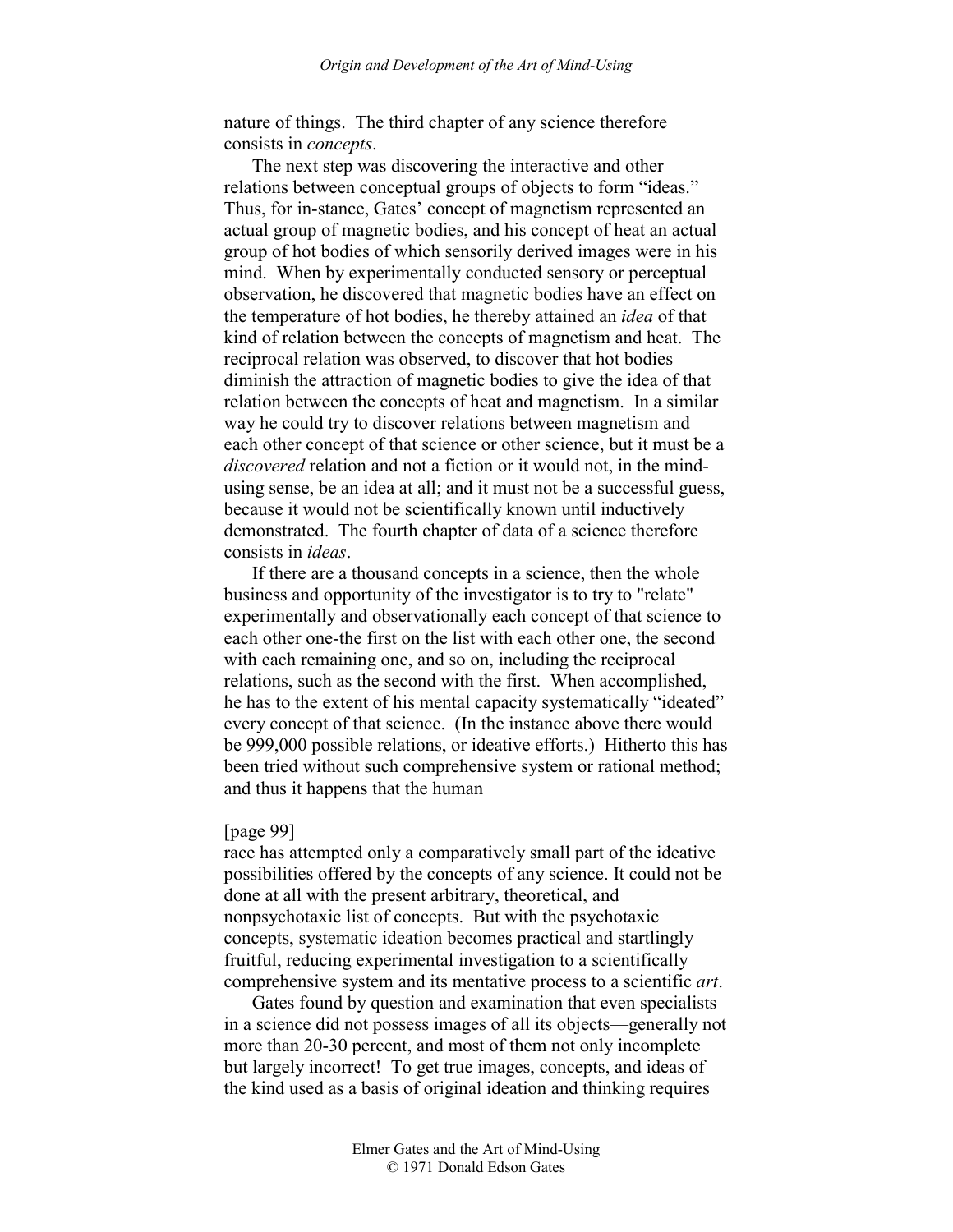first the enregistration, by firsthand experience, of the subunits, otherwise the *normal* machinery of mentation will be absent. One fault of the present educational system is that it attempts to teach thoughts before ideas, or ideas before concepts—the intellections being in any chance order, or rather, disorder. The words image, concept, idea, and thought as used here have more definite and somewhat different meanings than those usually given in dictionaries and textbooks, in which they are defined largely in terms of each other, meaning everything and therefore nothing in particular.

Out of ideas the mind constructs a new and higher kind of mental unit termed a thought (or law of the first degree of generalization). It is a truth common to two or more ideas. There are also thoughts of the second and third degree of generalization. The fifth, sixth, and sometimes seventh chapters of data of a science consist in *thoughts*.

The next step in systematic intellection applies each other unit higher than concept to each other coordinate unit (as idea or thought). Other similar steps follow. An equally extensive series of data consists in introspects of all the foregoing kinds of conscious states—an "introtaxis."

When the mentator has enregistered a memory-content of the data of a science, he has only completed the task by one third.

# [page 100]

He should proceed to enregister the corresponding introspects, and lastly combine the two into one taxis. Introspects are usable as a new kind of data by intellection.

This training is essential because the mind distinguishes between that part of its content which has properly originated from the study of objective phenomena and that part which is merely the mind's introspects of that content. This is a distinction not made before. Introspects are coordinate in value with intellective data; and without making these two kinds of enregistrations it would have been impossible for Gates to unravel the skein of the mind's illusions and to arrive at that kind of skill to discover the science of Consciousness.

In other words, he inductively determined that the first experiences with things are sensory: that the mind groups into one cluster the sensations derived from one object, then puts like objects together, and then studies the relations of these classes. In cognitive mentation we begin with sensations and are not concerned with their origin. A real and true classification of the data of a science will consist in sensations, images, concepts, ideas, thoughts, and introspects. Incorrect and incomplete images, false concepts, and untrue ideas and unproved thoughts win not fit in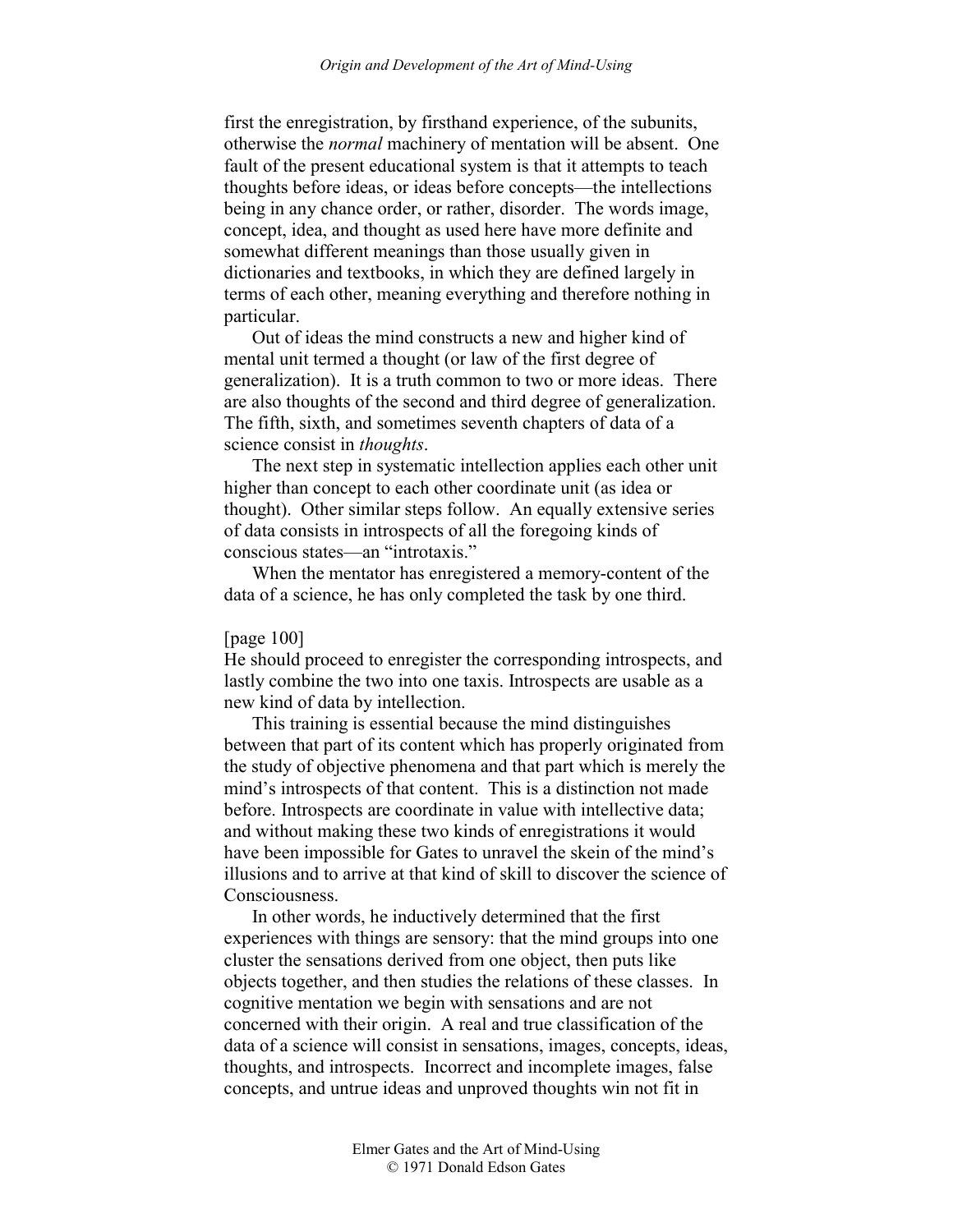such a psychotaxis. There are no experiences except mental ones, and when remembered, all become cognitions and are as such intellections. A pain is not an intellection, but the memory of it is. Thus one may have intellections of all the feelings and conations. The simplest process of the intellect is sensating, and its simplest states are sensations. If we name a sensation or image, we add certain elements and make a concept of it. If we perceive a sensation as such, it is by an act of perception that involves the fourth kind of intellective data and the corresponding fourth process of ideation. The unit of perception is the ideated concept.

Intellection Gates defined as the consciousness of relations and a process by which we become conscious of relations—the product and process of that kind of mentation called the

#### [page 101]

intellect. "Relation" is a comparison or connection between things that would cease to exist if one were annihilated. Thus the moon bears the relation of being smaller than the earth; if the earth were annihilated, the relation would cease to exist.

He found that when intellections were psychotaxically diagrammed, the classification was self-indicating of classific truth and self-eliminating of classific error. The data of a science were reduced to an incredibly small compass. It would take many volumes, for instance, to contain an encyclopedic epitome of electrical science, but a psychotaxis of all the images, concepts, ideas, and thoughts ever discovered relating to electricity could be put in one small volume. The psychotaxic system of observing the data of a science was a more complete and efficient method of avoiding theory and illusion. The only kind of mental content worth introspecting and re-functioning was the data of a science. He found too that this system produced more discoveries, as in his work with acoustics.

Gates established an important law: that a psychotaxis of the intellective states relating to a science is at the same time a psychotaxis of the data of that science, and the two are mutually corrective. The taxonomy of the objective and subjective worlds must agree in one psychologic classification or psychotaxis. The psychotaxis of conscious mental states (derived from actual experiences of consciousness with the phenomena of a science) is a *psychologic classification of the only possible data* of that science, being a more truthful and advantageous classification of facts and laws, divested of the usual content of theory and hypothesis. This classification, based on the *actual likenesses and* differences of the conscious states as they are *directly* and *immediately introspected*, puts classific order, simplicity, and light into a subject hitherto almost hopelessly chaotic and dark.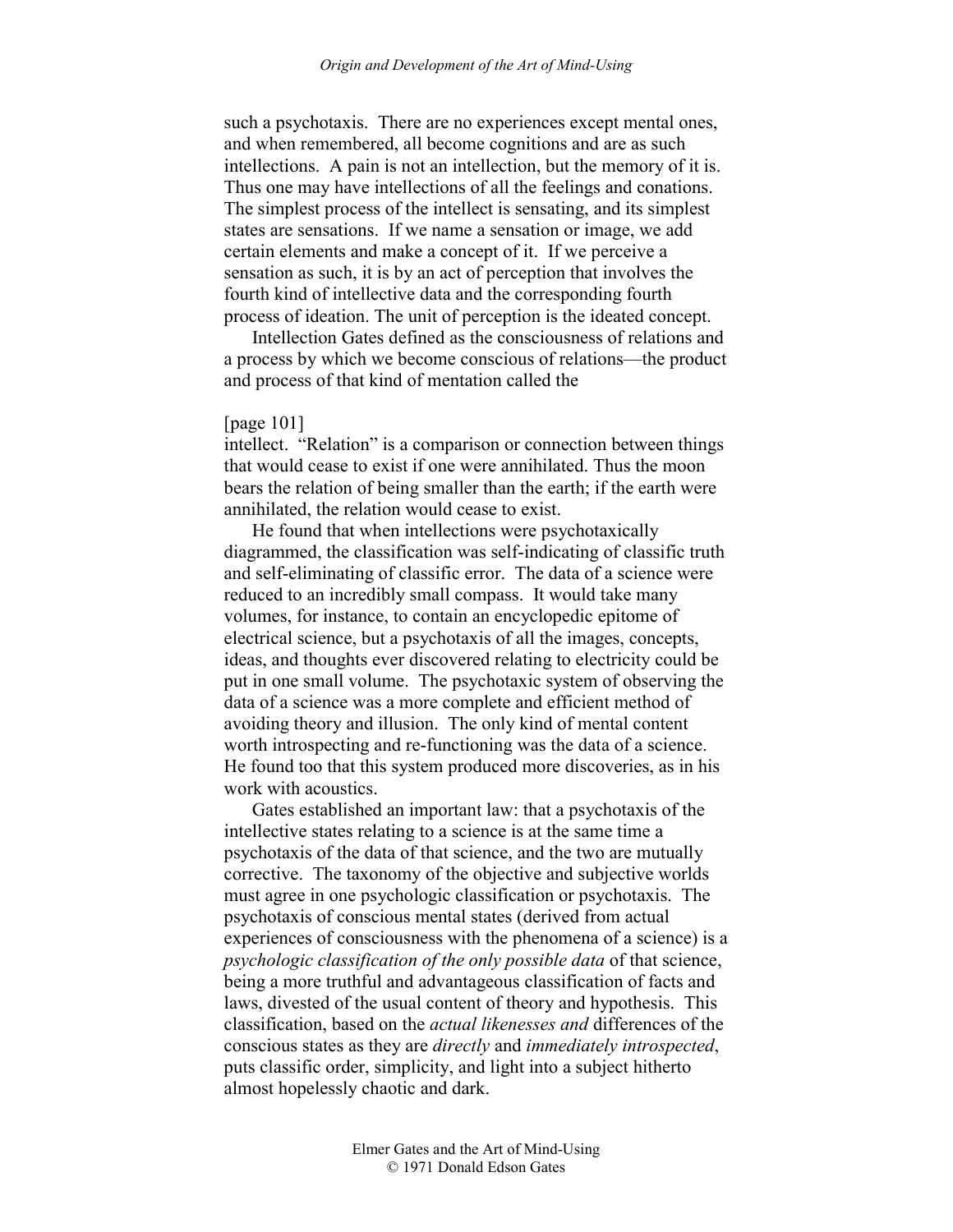A psychotaxis of all the experiences that the mind of man is able to get from a study of some one class of phenomena, for example chemicals, constitutes the science of that domain of nature and knowledge. There are, or ought to be, as many

## [page 102]

sciences as there are groups of objective and subjective things and classes of relations; that is, as many as there are actual experiences of consciousness.

What classes can the mind have? That is, from how many distinct domains can the mind get intellections (sensations, images, concepts, thoughts)?

Gates had already taken the first step in answering this question when he made and classified the inventory of his total rememberable and active mental content. It was the most exhausting work he had ever done. Each memory was listed with some like group. Every thing and meaning that was named in English, German, French, Latin, Greek, and several other dictionaries was likewise, word by word, assigned its place.

He found after many corrections, additions, and approximations that all data related to certain great groups of subjects or domains of nature (objective and subjective); and no data could be found that did not come within one of these groups. The classification grew out of the data inductively, and not by a priori or armchair speculation, he emphasized. He had classified about everything the language of man had named and everything he could fish out of the memory of himself and several others, and could find no other states or data (there were more of course, he pointed out, for much was omitted, but the general conclusion was not affected). Afterward he found many new meanings, for which he coined names or assigned symbols, but these states a fell into their classific places.

He arrived at the following *classification of the sciences*—

1.Experiences of the mind with *itself* (comprising the data of introspective psychology).

2. Experiences of the mind with *other selves* or living things (such as comparative psychology, sociology, biology, bacteriology).

3. Experiences of the mind with *matter* (such as chemistry, mineralogy, crystallography, radiology).

4. Experiences of the mind with *motion* (such as acoustics,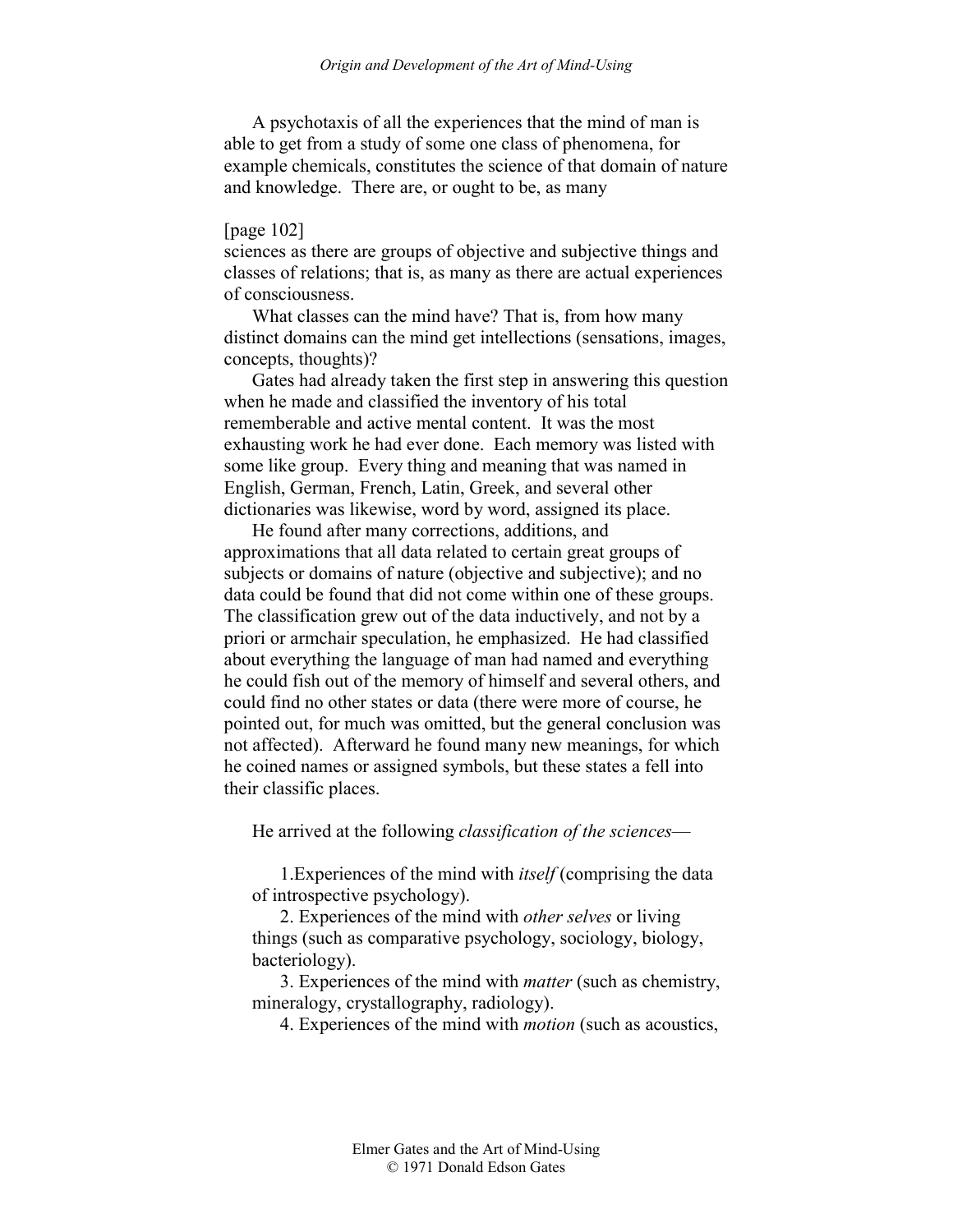[page 103]

mechanics, thermodynamics, optics, electricity-or physics broadly).

5. Experiences of the mind with *quantity* (mathematics broadly).

6. Experiences of the mind with *time sequences* (history, evolution).

7. Experiences of the mind with *Consciousness*.

This method of classification, he noted, differs from other methods such as those of Comte, Bain, Spencer, and Ward, in that it is a psychological classification (psychotaxis) of the sciences, and therefore conforms more nearly to the way in which the mind knows and creates the sciences. These groups are subdivisions of mental experiences and consequently of *psychology*. Hence from the mind-using standpoint, psychology is not only the one science but the science of sciences, just as the Mind Art is the art of arts.

So Gates' early view of the sciences and arts as mental products, and his study of them to find out more of the nature of mind and knowledge, were justified in these results. He was often asked: "Why do you devote so much time and prominence to the experimental study of the sciences when your laboratories are devoted to psychology? Why study music, metallurgy, microscopy, photography, electricity, and the am generally?" Not only are the sciences discovered and known by the mind's activities and in no other way, he answered, but each science is a particular *mode* of mental functioning and *kind* of mental content that grows, when rightly learned, more mind and brain relating to that domain and makes it more operative in the mind. Only to the extent that the mind has knowledge of these first six domains can it be considered fully normal—that is, in full functional relation and responsiveness to all domains of cosmos. Only as it possesses some knowledge of each can it have the fullest and safest conduct guidance. If it has acquired no enregistered brain-structures corresponding to any particular domain, it will be abnormal; and to the degree that the mind

#### [page 104]

has acquired untrue knowledge and thus enregistered false brain structures, it will be pathologic. This conclusion followed from the data; it is a revolutionary and startling truth.

In like manner the arts represent what the mind has done in applying knowledge. The mental process is not completed until the truth known, the beauty felt, is rendered into deed. "These splendid results," Gates exclaimed, "elated me almost be-yond endurance; the joy was unique, the discoveries were so precisely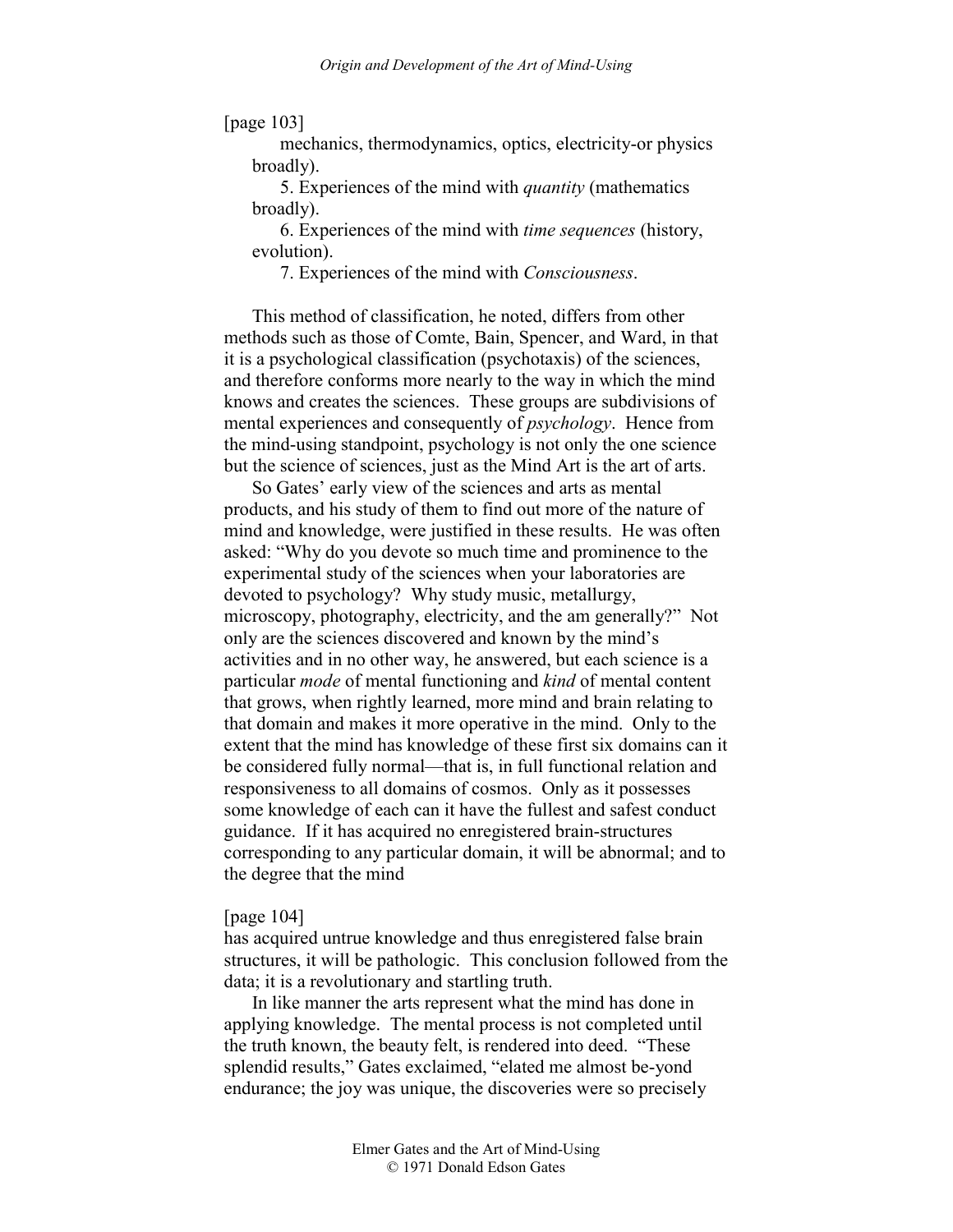what I wanted to know." He could not quit thinking about them, even at night. To cure his over absorption he put in more time in his laboratory at experiments that required physical effort, and after a few weeks he began to rewrite the already often revised account of his researches to include the new discoveries. It required the recasting of almost every paragraph, and much new nomenclature was introduced. He was delighted that the Newer Introspection, even while being born, revealed its practical nature by producing these steps.

Even at this time he realized that his new methods could not be learned outside the laboratory. The data for an art of discovering must be derived from an inductive study of the objective world by observation, experimentally directed—and of the subjective world by introspection, experimentally directed. A theory, he found, is not a true mentative datum. Only a fact is, and not only if heard about. Then it is an "accept," to use Major Powell's term. Valid mentative data consist in actually experienced sensations, in images derived from actual objects by inductive observations, in concepts actually acquired by grouping images of objects, in ideas inductively acquired by experimentally relating objects, and thoughts resulting from the generalization of ideas. Data not thus acquired, for which the sub-units are missing, are not mentative data. Statements are not data merely because they are plausible or sincerely believed; they are not valid unless known to be true, and the only mode of knowing so far is induction-and induction consists in sensating, imaging, conceptuating, ideating, thinking, and introspecting.

This new taxonomy of mind and new taxonomy of a science

# [page 105]

are not two taxes but one psychotaxis: a discovery resulting from his deliberate application of the mentative art. When once comprehended, this method of classification takes full possession of the mind; and he cheerfully predicted that psychotaxis is an ideal that will work out its own fulfillment. "Psychotaxis when accomplished will be the world's most valuable possession. The modem age has no task more important," he declared, "than the ascertainment and strict validation of the data of the sciences; and no step is more important than learning how to use the mind."

With the advantage of these new methods, he systematically and laboriously went over the data of several sciences. It was a formidable task to re-functionate the images, concepts, ideas, and thoughts of some domain of nature and to practice the operation of analysis and synthesis with the results, and still more with several sciences. But out of it arose a great practical skill with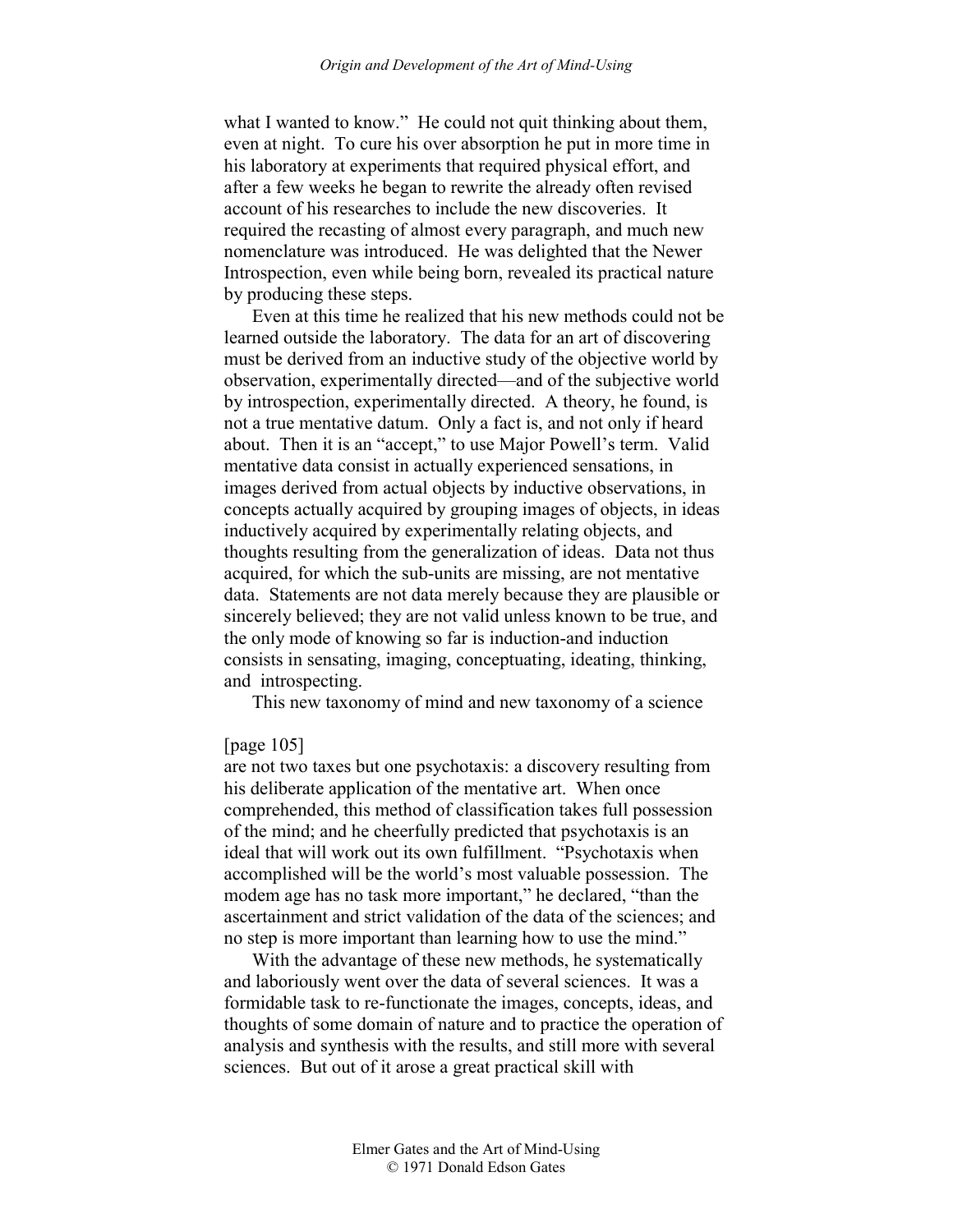introspection; his whole mind was augmented in capacity, and many improvements resulted in the art of mentation.

It was during these laboratory studies of the way the mind learned, that Gates assumed a more critical attitude toward the subconscious that enabled him to break away from its "thralldom." He wrote: "Out of the myriad functionings that are going on below my consciousness, even when it stands tip-toe on the misty, mental mountain top to see the dawn, there come myriad pictures and feelings and impulses and insights out of the phylogenetic past, tinctured with all that is animalistically basic in that past and also with much that is lower than my present levels of conscious civilized life; and I have seen the absolute necessity of using the subconscious functioning as a slave and not allowing it to become master over the conscious knowledge guidance. The subconscious is like the pent-up waters of a great dam which you may turn on and cause to run your mill wheel, or you may let them break through the walls and destroy you.

"When in the semi-light you look into indistinctly illuminated regions and see ghosts or gods, according as your fancy directs,

### [page 106]

or when you look upon daubs of coloring on the wall in halfdreaming wakefulness and see sometime a beautiful maiden or an ugly monster, or when you look at the clouds and like old Polonius see a whale or a camel as the momentary whim chooses —so I find the subconscious deals with the ontogenetic memories and phylogenetic instincts and desires, and creates out of them ceaselessly and with astounding rapidity all kinds of false, halftrue, and often new and beautiful in-sights, which the conscious intellective life may validate and use ac-cording to its methods and do safely. But to mistake these promptings and symbolic visions and insights as coming from something *higher* than the conscious self is one of the horrible mistakes of mysticism and of the past, and is the central danger of inspiration. The word sent you out of the subconscious is not the voice of God—it is the cry of slaves for a chance to serve. This power of the subconscious is one of the infra-logical processes which the conscious intellection must learn to use as a tool."

The subconscious has been the subject of much speculation and misunderstanding. But from that time on Gates knew the true place of its functionings and how to utilize them as physiologic and psychologic workers by which conscious processes are carried on. He saw that there could be no intellective authority in the subconscious; it was demoted as a wise guide in any matter for which there was knowledge guidance. The physiologic processes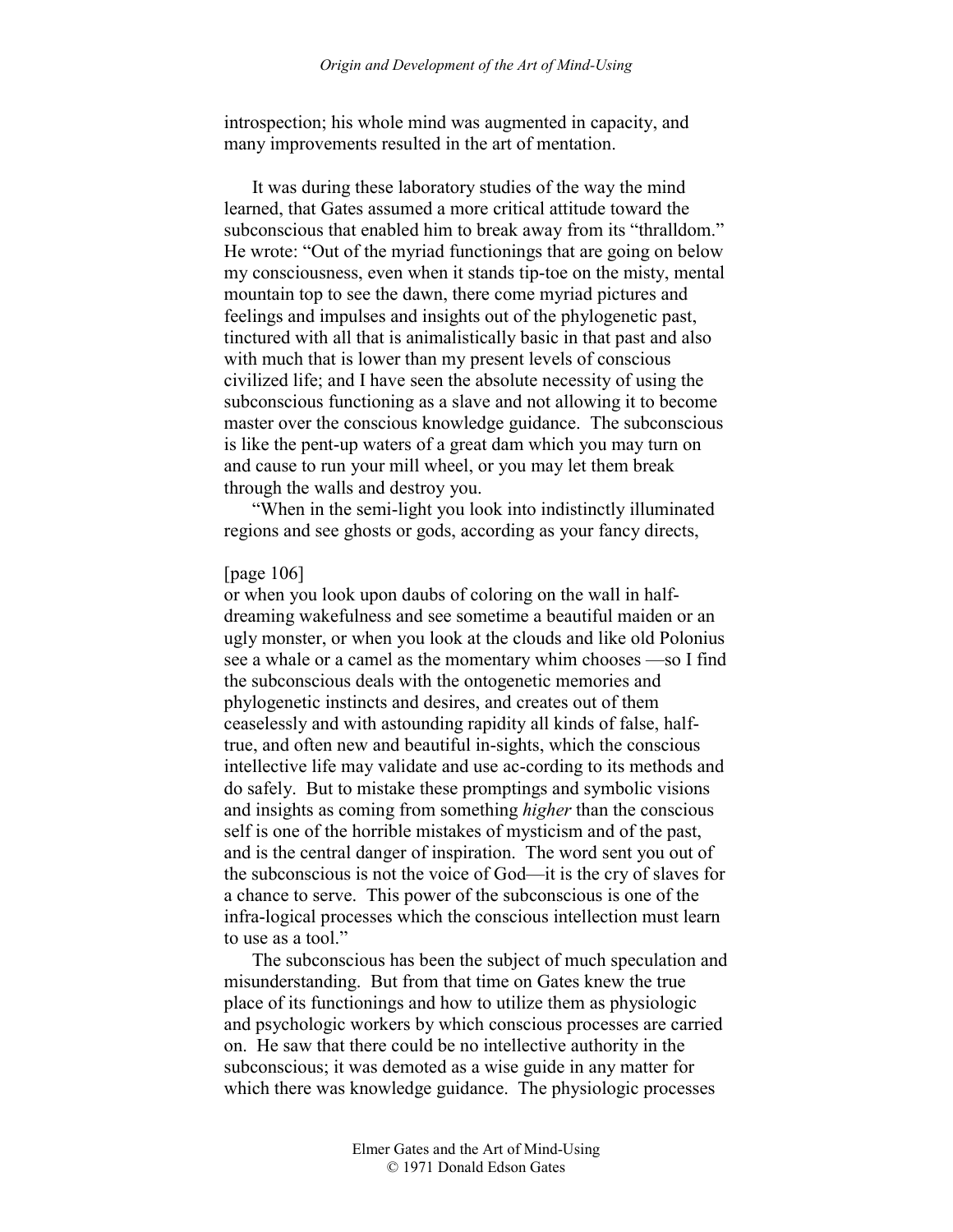and instincts are inherited just as is our esthesic nature; and all are part of the subconscious, non-volitional "urge of life." The instincts have been inherited from a past out of which we have evolved, if in progressive evolution, and the verdicts of the subconscious are on a lower plane and of a lower order than those of the present conscious mind. If we found ourselves in retrogressive evolution, some instincts might be on a higher level.

By the subconscious states and processes Gates meant all those conatus-activities of an organism that are necessary to produce conscious states and processes, functionings out of which conscious states may arise and upon which, in turn, conscious states may act and thereby influence the activity of the organism.

# [page 107]

The subconscious is therefore the general name for an organic functionings that take place below the consciousness of the individual. All rememberable experiences are in the keeping of the subconscious-ness; that is, of the subconscious memory-processes. The subconscious contains all that portion of Me, mind, and self of a creature that does not become conscious to it, including a memory while being recollected. Within subconsciousness lie the mystery of heredity, the wonders of ontogeny repeating phylogeny, and the marvels of life and consciousness. It is the name of the conatus of an organism and especially of the activities and states of the cerebrospinal and sympathetic nervous system. Subconsciousness lies underneath consciousness like the unseen foundations of a lighthouse.

Subconsciousness is simply, Gates summarized, that part of the mind that has become so automatic by generations of repetition that it no longer rises into consciousness, and that part whose stimuli and states are too weak to rise into (above the limen of) consciousness.

We inherit no intellections—*not one*. They have to be acquired by conscious experience with the present, local, individualistic, temporal, and particular environment and self. They would not be of adaptive value otherwise. For a given individual and environment the guidance of an instinct may be wholly wrong and fatal; if there is not reliable and trusted knowledge relating to any impulse out of the subconscious, then he will be at the mercy of instincts adapted to a kind of self and environment that no longer exists. The safe guide to action (conduct) is conscious knowledge, and upon its extent and validity depend safety and success. Upon intellection we depend for directive effort. In this subconscious realm lie the infralogical or sublogical processes. Gates now saw it to be the province of intellective processes and validation to utilize only those subconscious functionings that are involved in the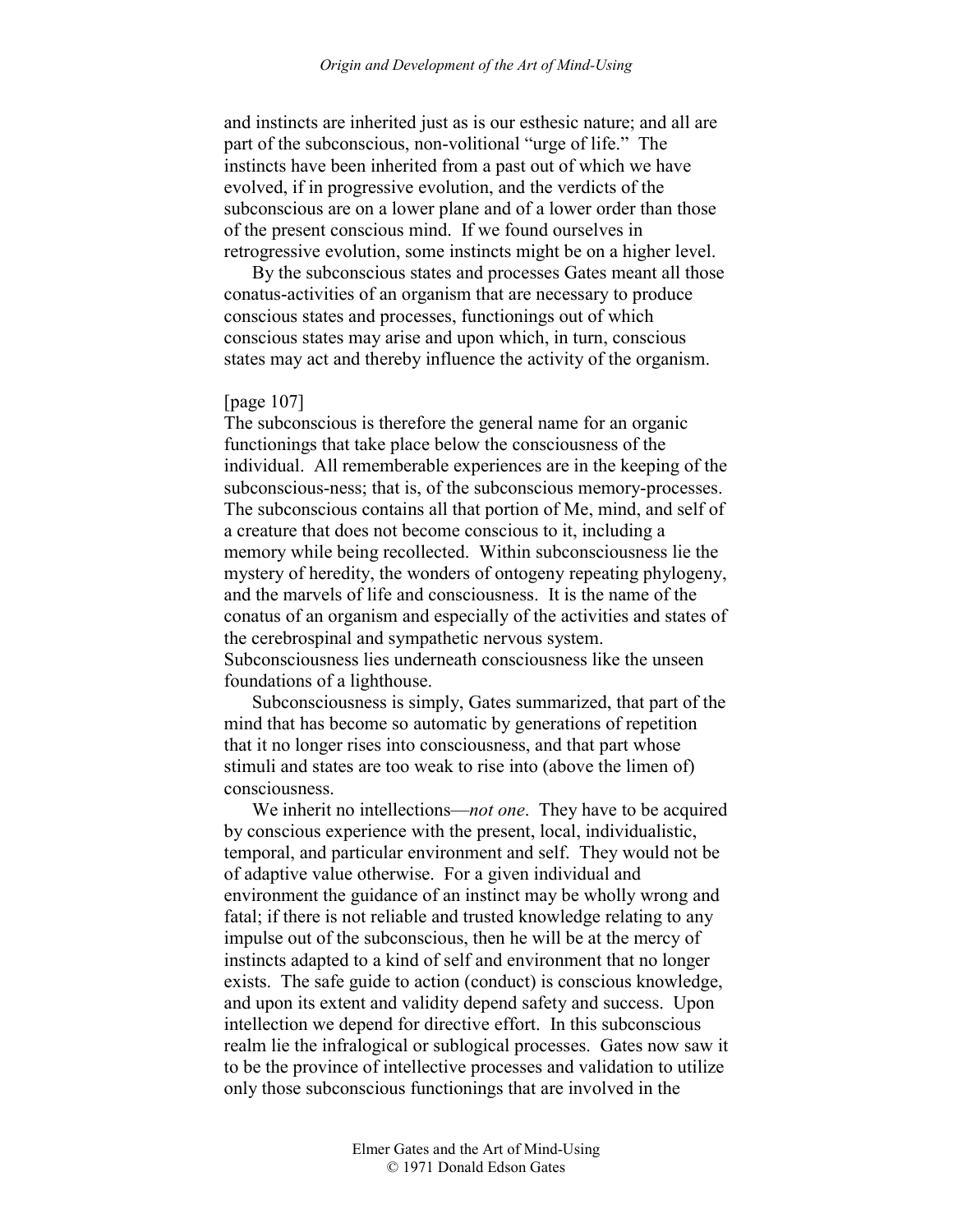physiologic and psychophysical carrying on of intellective processes and normal esthesic states; and in this, scientific knowledge is the only guide.

"A leading, or instinctive impulse-to-do, is a blind tendency

# [page 108]

which may defeat itself or succeed, as may happen without knowledge guidance. An insight, upon which mysticism has looked as communion with God, interprets itself by the aid of the knowledge and beliefs and suggestions found in the brain of the mystic. The subconscious knows not whether these beliefs are true or not and has no way of knowing; it does not judge between true and false, good or bad, useful or useless, helpful or harmful, but accepts what the brain tells it and goes ahead as blindly as an avalanche. A blind trust of the mystic in the authority and wisdom of mysticism has been the 'False Guide' in that line of effort." Although he was not a mystic, Gates emphasized, he demoted insights and impulses-to-do to their proper lower level and used them as willing workers, ever active when a task is set, suggesting combinations of "material" furnished the subconscious of which he could never have thought.

The subconscious is the basis of suggestive therapeutics; it will perform physiologic feats according to the suggestion made, provided the person *believes* what he tells it. In the same way an

### [page 109]

intellective process is physiologically carried on by the subconscious it sets spontaneously to work, and in regard to any problem many ideas occur in quick succession, which may be true or false until the intellect validates them.

"In this domain of the subconscious," he continued, "are heard the echoes of all the old faiths and fears, idols and incantations, worryings and worships of thousands of generations of ancestors; and these echoes are not the 'still small voice' of the Most High, but dreamlike vestiges of our phylogeny. Gaze upon a mottled wallpaper in a dim light and the subconscious will create picture after picture, re-combining and often adding what is not there. So the subconscious uses all your memory-content and instincts and dream-memories, and the echoes of old struggles and joys, and creates combinations of all kinds; and if you are trying to solve a problem it will suggest countless combinations until often the conscious mind finds one that proves to be true. This is Poincare's theory of the way his mind discovered the solution of mathematical problems; and the same experience all naive discoverers and inventors have had. It is the old way to mentate, but not the scientific way. The new way was born out of the old; and out of